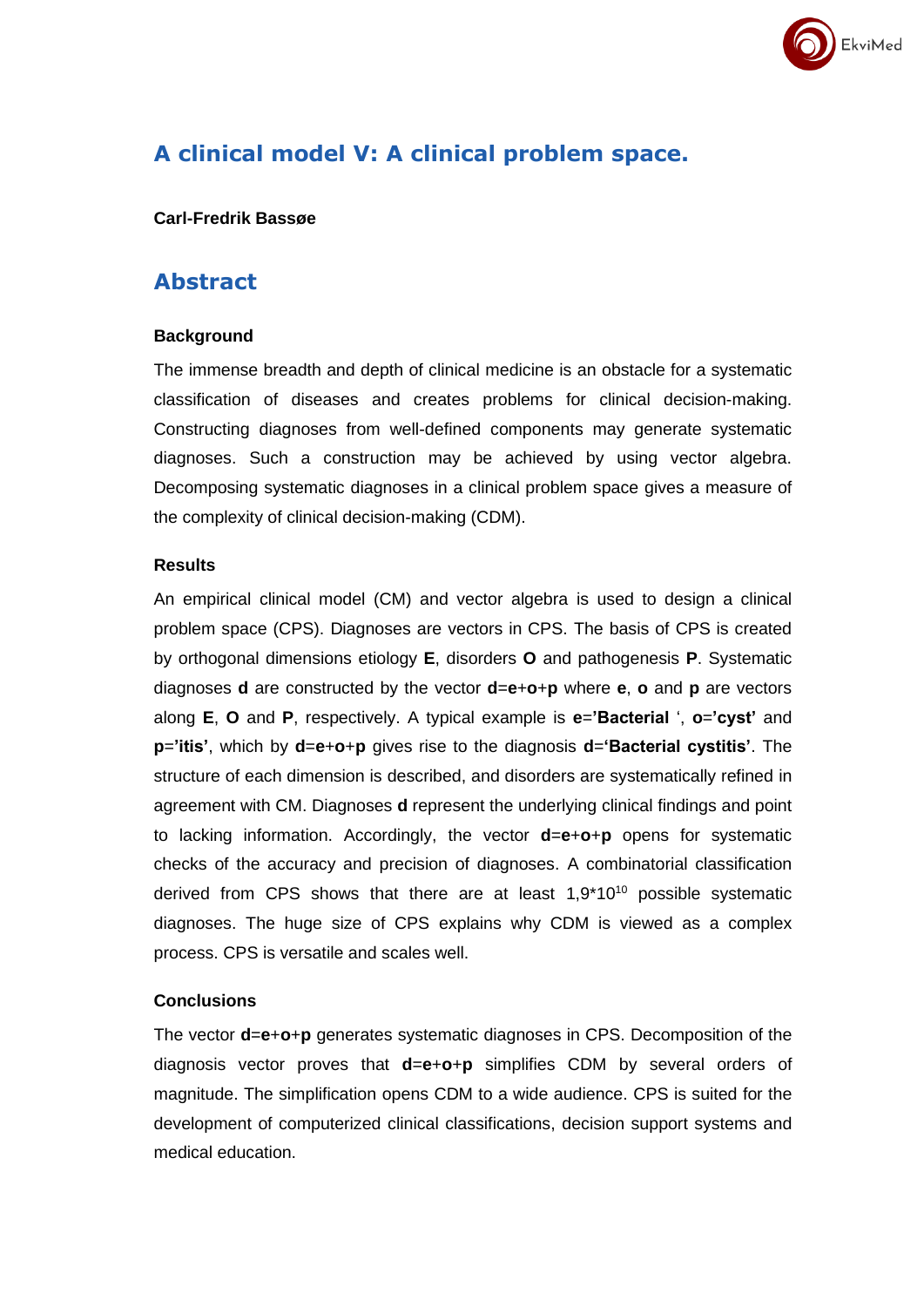## **Background**

A diagnosis is the end point of clinical decision-making (CDM). Diagnoses provide the basis for therapy, follow up and control, and clinical research. Clearly, diagnoses are essential to clinical practice and medical science. The explosive expansion of medical knowledge attests to the immense complexity human beings, their environment and the interaction between the two. The complexity of diseases and disorders mirror that of health.

Many problems can be solved in a problem space (Newell 1976). The structure of the space affects the efficiency of problem-solving methods. Medical textbooks make up the student's diagnostic problem space but presents medical facts in linear order. A (fuzzy) input vector representing the variables of a sick person can provide a diagnosis (Bassøe 1995a, Bellamy 1997). However, a general clinical problem space (CPS) is unavailable.

According to (Hesslow 1993) there is "no biomedical theory in which disease appears as a theoretical entity and there are no laws or generalizations linking disease to other variables". However, a clinical model (CM) (Bassøe 1978, 1981, 1985a, 1985b, 1985c, 1985d, 1986, 1988, 2007a, 2007b, 2009, 2019, 2019a, 2019c, Hammond 1988) and the diagnosis formula d:=e&o&p (Bassøe 2019b) suggests that the diagnosis vector **d**=**e**+**o**+**p** may model diagnoses in CPS.

The complexity of diagnoses can be judged by looking through clinical classifications. By 2015 there were over 160 terminologies in the Unified Medical Language System (UMLS) Metathesaurus with over 2-million distinct Concept Unique Identifiers (CUIs) and over 6-million distinct strings related to health and medicine (Curé 2015). This suggests that the number of medical diagnosis is very high. In contrast, the number of diagnoses in  $10<sup>th</sup>$  International Classification of Diseases (ICD-10 2015) and International Classification of Primary Care 2 (ICPC-2) (ICPC-2 2015) is about 13.000. Accordingly, ICD-10 and ICPC-2 only use a fraction of the diagnoses available in UMLS and CUIs. Furthermore, the about 23.000 structural genes comprises only 2–3 % of the genome (Chowdhury 2917), suggesting that there is far more than 23.000 gene disorders. Even the number of possible genetic disorders is significantly higher than the number of diagnoses available in ICD-10 and ICPC-2.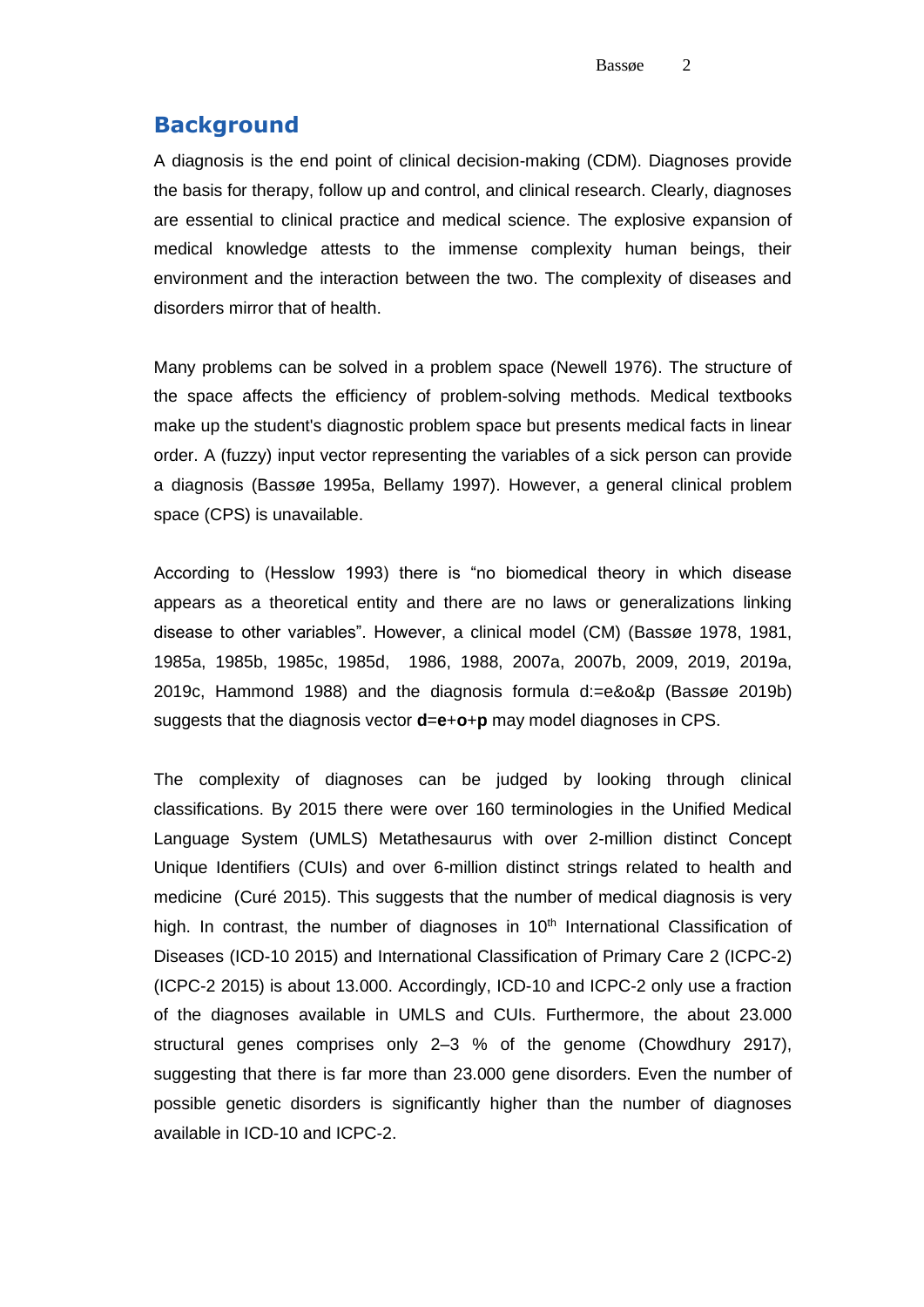Primary care (PC) physicians encounter numerous common and a few rare diseases and disorders. They deal with complex CDM on a daily basis, but the complexity seems to be hidden tacit knowledge that is not expressed explicitly and not translated into systematic CDM and classification. On the other hand, specialists deal with details of subtle medical problems ranging from organs to molecules. However, when given the opportunity to craft diagnoses themselves PC physicians and specialists in private praxis do not create many new diagnoses beyond those found in ICPC-2 (Botsis 2010). This suggests that physicians do not use the biomedical information available to CDM.

The breadth of PC and the depth specialist practice are important issues in the development terminologies, CDM, decision support systems (DSS), and for intelligent data entering and retrieval (Rector 2007). This study is the first to design a CPS on the basis of CM to and to construct diagnoses vectors **d**=**e**+**o**+**p**. CPS is used to analyze the complexity of CDM and advice the development of computerized DSS. We start by describing CPS.

### **References**

Adams RA, Essex C. Calculus. Toronto: Pearson; 2013. p. 564-667.

Agur A, Dalley AF. Grant's atlas of anatomy. Baltimore: Lippincott; 2005.

Barr M, Wells C. Category theory for computing science. New York: Prentice Hall; 1990.

Bassøe C-F. Disease compendium for physiotherapists. Norwegian State Physiotherapy School, Bergen, 1978.

Bassøe C-F. A diagnostic system based on combinatorics. Proceedings of the  $4<sup>th</sup>$ Nordic Congress in Primary Health Care, Bergen, 1981.

Bassøe C-F. Combinatorics. Proceedings of the 5<sup>th</sup> Nordic Congress in Primary Health Care, Lund, 1985a.

Bassøe C-F: Five years of experience with a general, computer-based diagnostic system (combinatorics): Assessment of etiology. Proceedings of the 5<sup>th</sup> Nordic Congress in Primary Health Care. Lund; 1985b.

Bassøe C-F: Genetic diseases in general practice analyzed with an electronic patient record and combinatorics. Proceedings of the 5<sup>th</sup> Nordic Congress in Primary Health Care. Lund; 1985c.

Bassøe C-F: Myosis in general practice analyzed with an electronic patient record and combinatorics. Proceedings of the 5<sup>th</sup> Nordic Congress in Primary Health Care Lund; 1985d.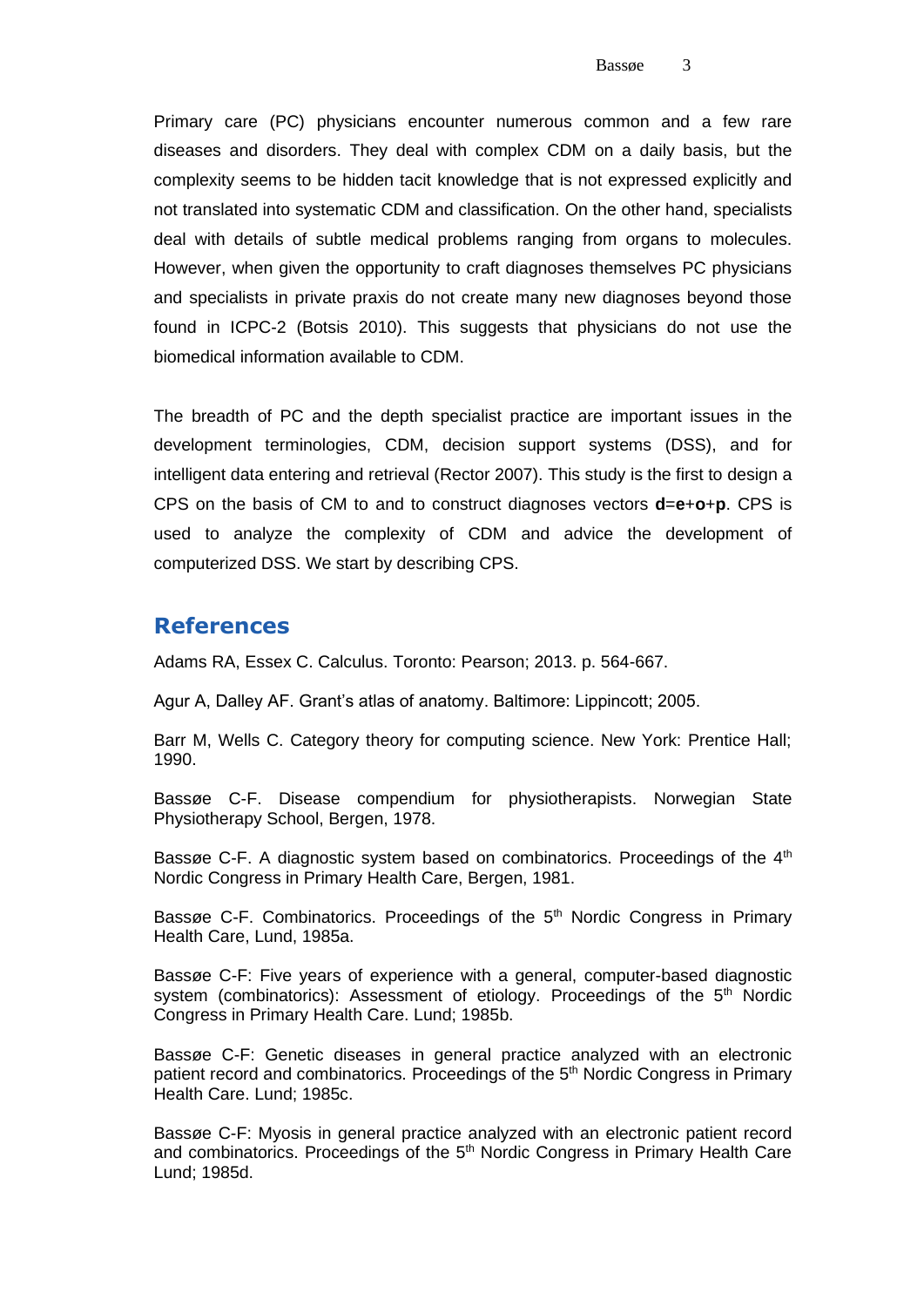Bassøe C-F. A combinatorial diagnostic system for general practice. London: 11<sup>th</sup> Conference of the World Organisation of National Colleges, Academies and Academic Associations of General Practitioners/Family Physicians, 1986.

Bassøe C-F. A combinatorial diagnostic system for general practice: Evaluation of the social impact of disease by a computerized medical record. In: Hansen R, Solheim BG, O'Moore RR, Roger FH, editors. Lecture notes in medical informatics. Berlin: Springer-Verlag; 1988. p. 212-4.

Bassøe C-F. Natural language processing of medical records. Tidsskr Nor Legeforen. 1994;114:1974-6.

Bassøe C-F. Automated diagnoses from clinical narratives: A medical system based on computerized medical records, natural language processing and neural network technology. Neural Networks. 1995a;8:313-9.

<http://www.sciencedirect.com/science/article/pii/089360809400076X> (Accessed 2018/10/16)

Bassøe C-F. The skinache syndrome. JRSM. 1995b;88:565-9. <https://www.ncbi.nlm.nih.gov/pmc/articles/PMC1295357/> (Accessed 2018/8/16)

Bassøe C-F. Using narrative information stored in computerized physiotherapy records for physiotherapy research. 12<sup>th</sup> annual meeting I.B.I.T.A.H., Bergen, Norway, 1996.

Bassøe C-F. Combinatorial clinical decision-making. PhD dissertation, Department of Information Science and Media, Faculty of Social Sciences, University of Bergen, Norway, 2007a. ISBN 978-82-308-0457-5.

Bassøe C-F. A Data Structure For Decision Support Systems, Medical Expert Systems and Clinical Decision Making. In: MEDINFO 2007 Brisbane. Kuhn KA, Warren JR, Leong T-Y. (Eds.) Amsterdam: IOS Press; 2007b. p. 350.

Bassøe C-F. Representing Health, Disease and their Transitions by Digraphs. Stud Health Technol Inform. 2008;136:133-8.

Bassøe C-F. Biology and disease for health informaticians. The Norwegian EHR Research Centre (NSEP) at the Norwegian University of Science and Technology (NTNU), Trondheim: 2009. ca. 350 pages.

Bassøe C-F. A clinical model. I: Health. EkviMed Clinical Informatics. 2019.

Bassøe C-F. A clinical model. II: Disorder, etiology, pathogenesis. EkviMed Clinical Informatics. 2019a.

Bassøe C-F. A clinical model III: Universal diagnosis syntax. EkviMed Clinical Informatics. 2019b.

Bassøe C-F. A clinical model IV: The formal version. EkviMed Clinical Informatics. 2019c.

Bellamy JE. Medical diagnosis, diagnostic spaces, and fuzzy systems. J Am Vet Med Assoc. 1997;210:390-6.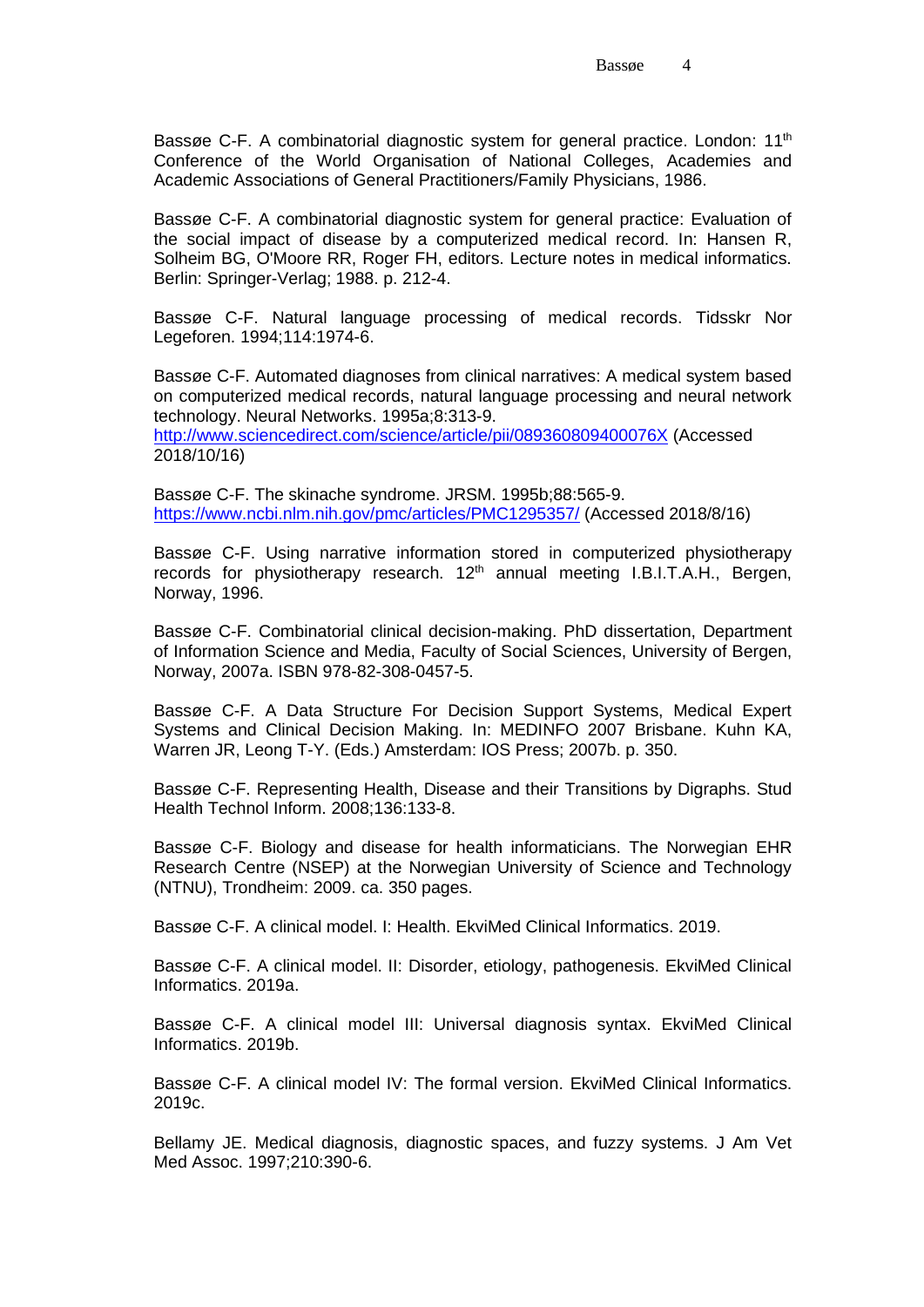Botsis T, Bassøe CF, Hartvigsen G. Sixteen years of ICPC use in Norwegian primary care: looking through the facts. BMC Med Inform Decis Mak. 2010;10:11. <https://www.ncbi.nlm.nih.gov/pmc/articles/PMC2848129/> (Accessed 2018/8/16)

Casti JL. Reality rules: II. New York: John Wiley; 1997, p. 314-319.

Chowdhury B, Garai A, Garai G. An optimized approach for annotation of large eukaryotic genomic sequences using genetic algorithm. BMC Bioinformatics. 2017;18:460. [https://bmcbioinformatics.biomedcentral.com/articles/10.1186/s12859-](https://bmcbioinformatics.biomedcentral.com/articles/10.1186/s12859-017-1874-7) [017-1874-7](https://bmcbioinformatics.biomedcentral.com/articles/10.1186/s12859-017-1874-7) (Accessed 2087/10/11)

Curé OC, Maurer H, Shah NH, Le Pendu P. A formal concept analysis and semantic query expansion cooperation to refine health outcomes of interest. BMC Med Inform Decis Mak. 2015;15 Suppl 1:S8.

<https://www.ncbi.nlm.nih.gov/pmc/articles/PMC4460622/> (Accessed 2017/1/17)

de Lusignan S. What is primary care informatics? J Am Med Inform Assoc. 2003;10:304-9.

Derbyshire J. Unknown quantity. Washington: Joseph Henry Press; 2006. p. 94.

Fredrickson DS. 'Venice' is not sinking (the water is rising). JAMA. 1982;247:3072- 5.

Freeze WS. Expert guide to Visual Basic 6. San Francisco: Sybex; 1998.

Hammond N, Kløve T, Bassøe C-F. Knowledge structures for a general medical diagnostic system. In: Hansen R, Solheim BG, O'Moore RR, Roger FH, editors. Lecture notes in medical informatics. Berlin: Springer-Verlag; 1988;35:620-4.

Hesslow G. Do we need a concept of disease? Theoret Med. 1993;14:1-14. <https://www.ncbi.nlm.nih.gov/pubmed/9057925> (2017/3/26)

ICD10. International Classification of Diseases (ICD) <http://www.who.int/classifications/icd/en/> (Accessed 2015/12/1)

ICPC-2. International Classification of Primary Care (ICPC) <http://www.who.int/classifications/icd/adaptations/icpc2/en/> (Accessed 2012015/12/01) ICPC-2. Norwegian version. [http://www.kith.no/upload/1895/ICPC-](http://www.kith.no/upload/1895/ICPC-2-bok_110304.pdf)[2-bok\\_110304.pdf](http://www.kith.no/upload/1895/ICPC-2-bok_110304.pdf) 2015 (Accessed 2015/12/01)

Maddox J. Complicated measures of complexity. Nature. 1990;344:705.

Newell A, Simon HA. Computer science as empirical inquiry: Symbols and Search. Commun ACM. 1976;19:113-26.

Rasmussen J-E, Bassøe C.-F. Semantic analysis of medical records. Meth Inform Med. 1993;32:66-72.

Rector A. Medical informatics. In. Baader F, Calvanese D, McGuinness DL, Patel-Schneider PF. The description logic handbook. Cambridge: Cambridge University press; 2007. p. 436-57.

Siler B, Spotts J. Using Visual Basic 6. Indianapolis: Que; 1998.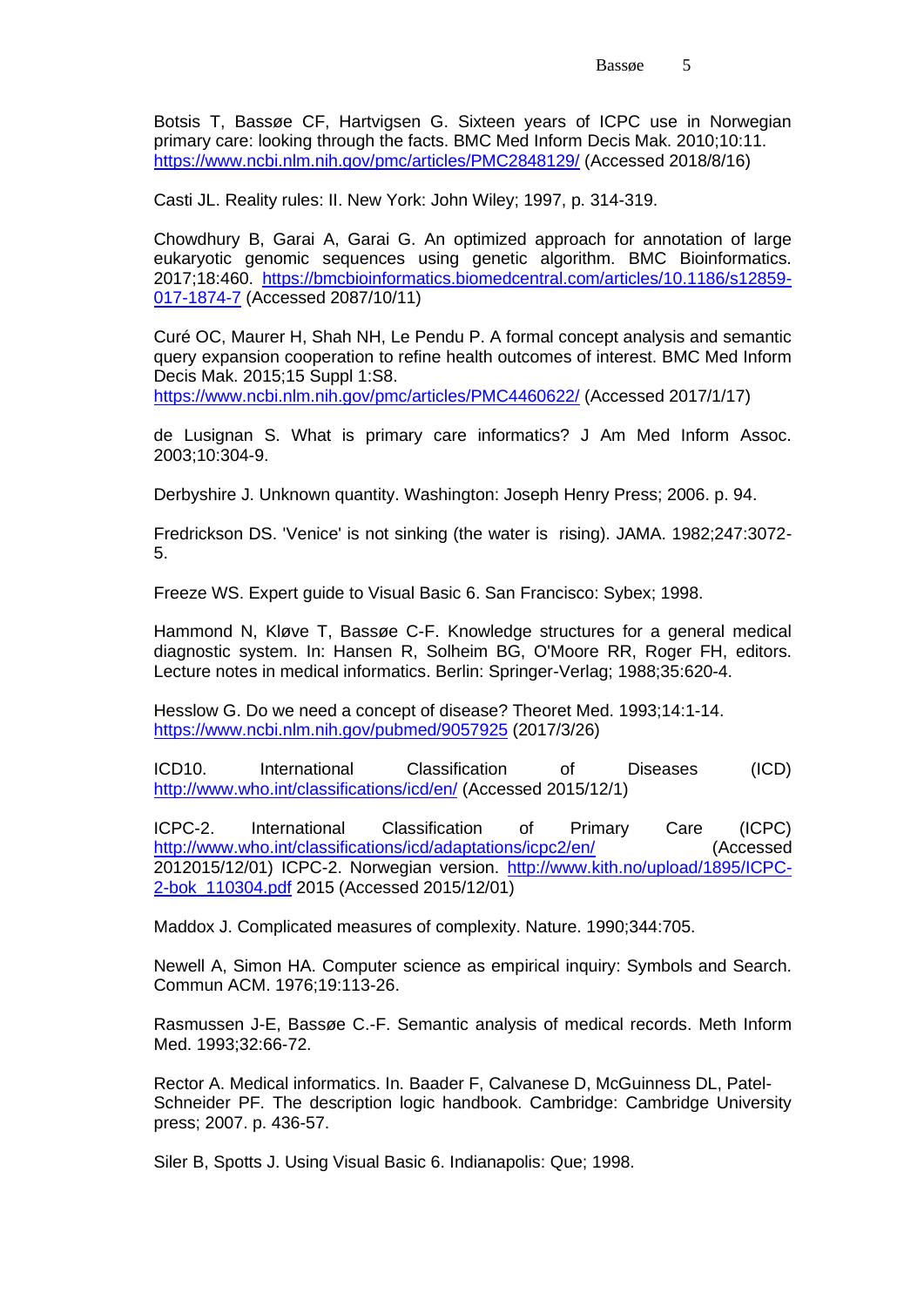Spiegel MR. Vector Analysis. New York: McGraw-Hill; 1959.

Thomsen E. OLAP solutions. New York: Wiley; 2002.

Viereck J, Kumarswamy R, Foinquinos A, Xiao K, Avramopoulos P, KunzLong M, et al. noncoding RNA Chast promotes cardiac remodeling. Science Translational Medicine. 2016: 8;326:326ra22. DOI: 10.1126/scitranslmed.aaf1475 [http://stm.sciencemag.org/content/8/326/326ra22.abstract?utm\\_campaign=email](http://stm.sciencemag.org/content/8/326/326ra22.abstract?utm_campaign=email-stm-toc&et_rid=16740123&et_cid=282158)[stm-toc&et\\_rid=16740123&et\\_cid=282158](http://stm.sciencemag.org/content/8/326/326ra22.abstract?utm_campaign=email-stm-toc&et_rid=16740123&et_cid=282158) (Accessed 2016/2/23)

Wehkamp J, Salzman NH, Porter E, Nuding S, Weichenthal M, Petras RE, et al. Reduced Paneth cell alpha-defensins in ileal Crohn's disease. Proc Natl Acad Sci USA. 2005;102:18129-34.

Wolfram S. Cellular automata and complexity. Reading: Addison Wesley; 1994, p. 173-174, p. 491-497.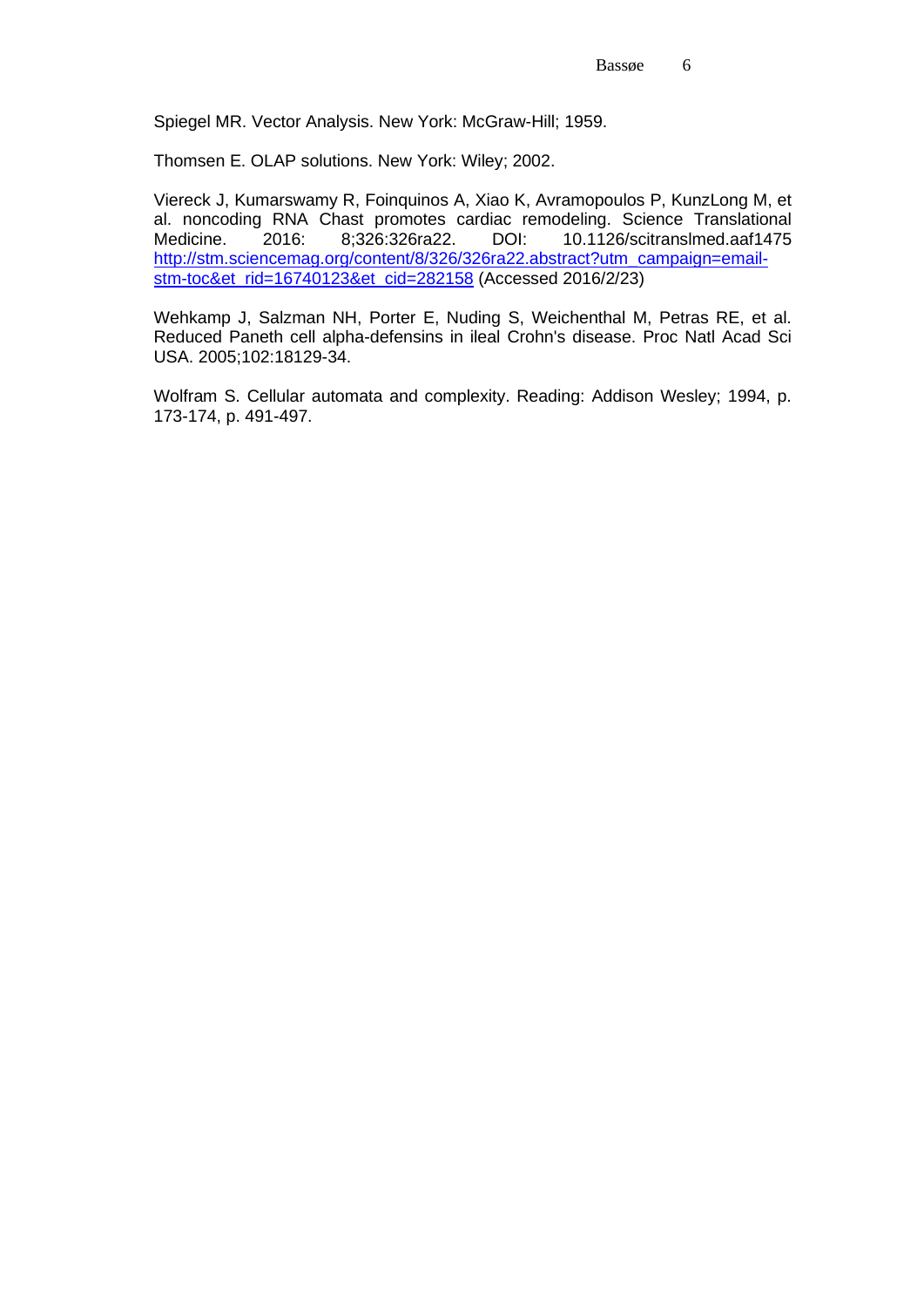### **List of contents**

**Abstract**

**Background**

**Results**

**Conclusions**

**Key words** 

**Background**

# **Results and Discussion**

### **Clinical problem space** (**CPS**)

*The etiology and pathogenesis dimensions The disorder dimension*

### **Complexity of CPS**

*Theoretical complexity of diagnoses* **Etiology and pathogenesis Parenchyma and connective tissue disorders Tube disorders Slit-cavity disorders Total number of diagnoses** *Empirical complexity Total number of diseases*